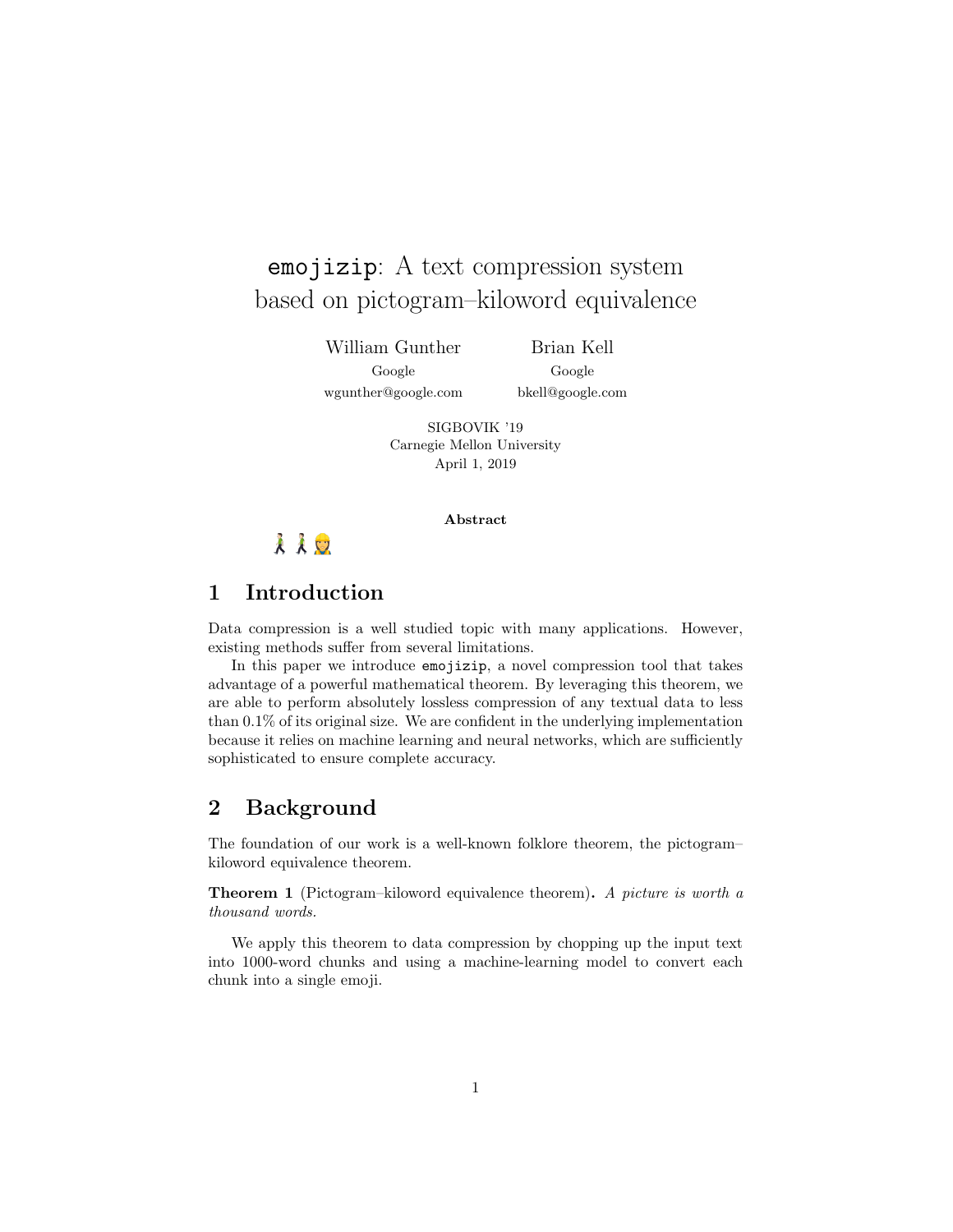#### 2.1 Previous work

Early work in the field established that a picture is worth a word [1].

Previous papers in this prestigious conference series have established that a word is worth arbitrarily many words [2] (extending earlier work [3]), a word is worth 108,709 words [4, 5, 6], and 79 words are worth 17 words [7].

Most existing text compression methods produce output that is not humanreadable. Recent work has addressed a similar problem for compiled C code [8]. Our work does the same for compressed text.

## 3 Implementation

Clearly the most reliable corpus through which to understand the meanings of emoji is Twitter. Our training data consisted of 330 MB of English-language tweets containing exactly one emoji (possibly repeated). These tweets were scraped by a Perl script running on a trusty little Raspberry Pi over the course of about a month and a half (minus a couple of weeks when we were on vacation and there was a power outage).

#### 3.1 Compression

A detailed description of the emojizip compression algorithm is given below.

| Algorithm 1 Detailed compression algorithm. |                                                        |
|---------------------------------------------|--------------------------------------------------------|
| 1: procedure EMOJIZIP COMPRESSION           |                                                        |
| 2:                                          | TensorFlow model $\leftarrow$ tweet data               |
| 3:                                          | text $\leftarrow$ normalized text                      |
| 4:                                          | for all 1000-word chunks $\in$ text do                 |
| 5:                                          | translation $\leftarrow$ translation, translated chunk |
| 6:                                          | end for return translation                             |
| 7: end procedure                            |                                                        |

As it turns out, with TensorFlow it is surprisingly easy to get a Raspberry Pi to run out of memory and freeze. Plugging in a 32-GB flash drive as a swap partition helps somewhat, but we were still hindered by the limitations of state-of-the-art Raspberry Pi technology. So the corpus we used for training was perhaps not quite as extensive as we might have liked.

The first trial run of the compressor converted "seeing you makes me sad" to  $\bullet$ , the flag of Palau. Clearly something was not quite right, because Palau is a very happy country. After a bit of debugging, the second trial run converted "Trump" to  $\Box$ , the flag of Russia, which means everything was working correctly.

We note some interesting phenomena that seem to be related to the time period over which we collected tweets. For example, the United States Declaration of Independence [9] compresses to  $\Box$  The flag of Lithuania pops up here apparently because Lithuanian Independence Day is February 16.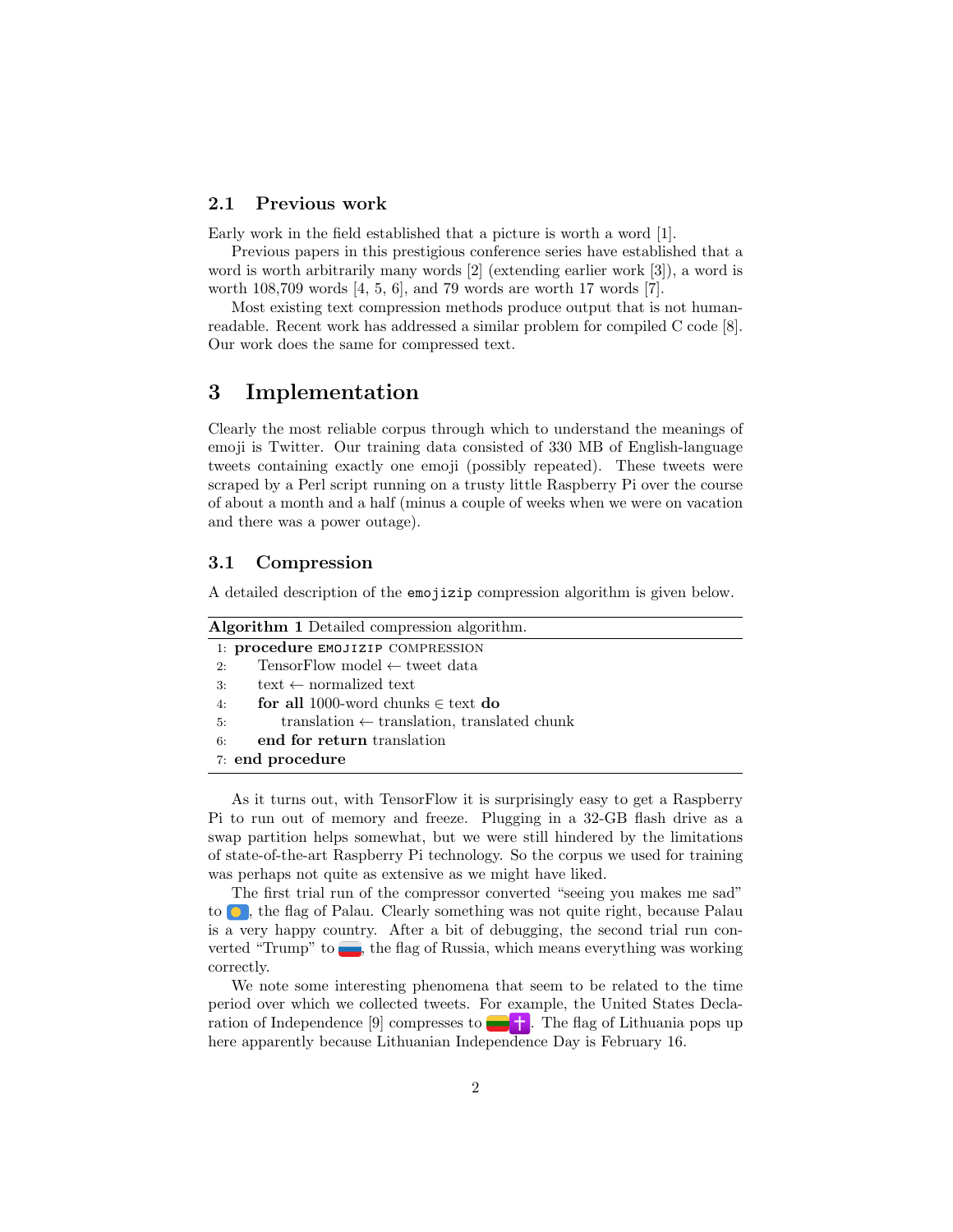As an example to demonstrate the power of our approach, Figure 1 shows the entire text of the King James Version of the Bible [10] compressed into just 720 emoji.

We recommend the file extension  $\cdot \cdot \cdot$  for compressed emojizip output.

### 3.2 Decompression

Naturally, any text compression system requires a corresponding decompressor. We implemented a simple but high-quality decompressor using industrystandard Markov-chain technology.

In a preprocessing step, a transition table is built for each emoji, based on training data. Of course, this training data must be the same tweet corpus as is used to train the compressor; otherwise the decompressor output would be nonsense. The transition table for a given emoji gives, for each pair  $(w, w')$  of words that appear in some tweet with that emoji, the probability  $Pr(w' | w)$ , i.e., the probability that  $w$  will be followed by  $w'$ . Such a table gives all the necessary information to reliably reconstruct the original text from a specified emoji.

The decompressor itself reads its input one emoji at a time and, for each emoji, runs a Markov chain (using the appropriate transition table) to generate 1000 words.

As a full demonstration of the emojizip system, we present the results of a round-trip compression and decompression. When the script of Abbott and Costello's famous "Who's on First?" comedy routine is given to the compressor, the output is  $\bigwedge_{i=1}^{\infty} A_i$ . Naturally. By decompressing these emoji, we can recover the original script; see Figure 2. Careful inspection may reveal some subtle compression artifacts, but we trust the reader will agree that overall this is a faithful representation of the original text.

## 4 Conclusions and future work

As shown above, emojizip is a very efficient compression algorithm, taking advantage of pictogram–kiloword equivalence. It naturally invites a few areas for future work and improvements.

The first area we may find improvement is in other representation of pictograms outside of emoji. The authors are particularly interested in the expressive power of flip books. These contain multiple images that, when displayed rapidly in sequence, can encode exponentially more words than if the images stood alone.

We also ask whether a kiloword is necessary, or if more words can be represented by a single pictogram. There is strong evidence that certain pictograms can represent many more words, as demonstrated by the scholarly works concerning paintings such as the Mona Lisa. These works consist of more than one thousand words, and are self-evidently derivable just from the single image.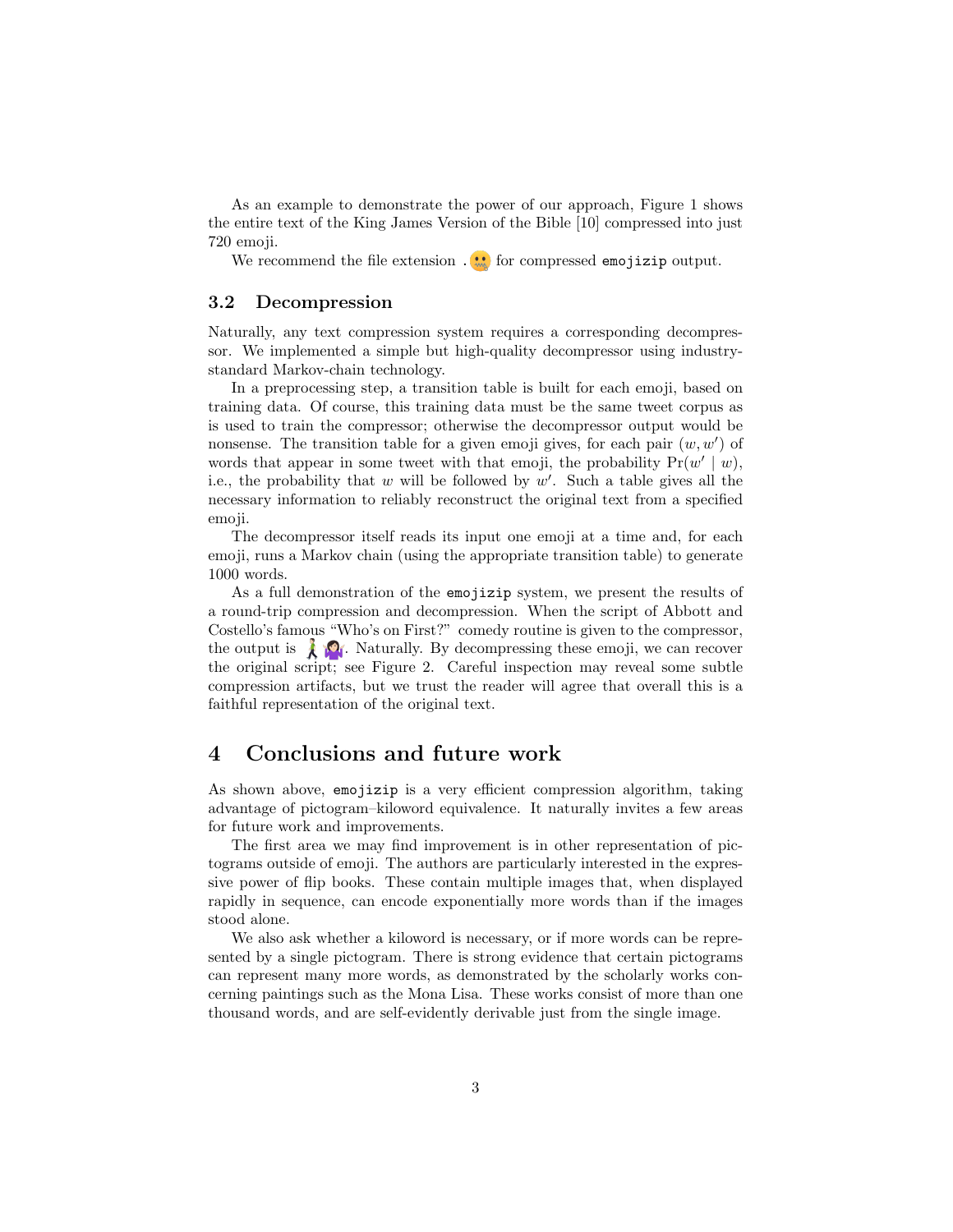

Figure 1: The Bible.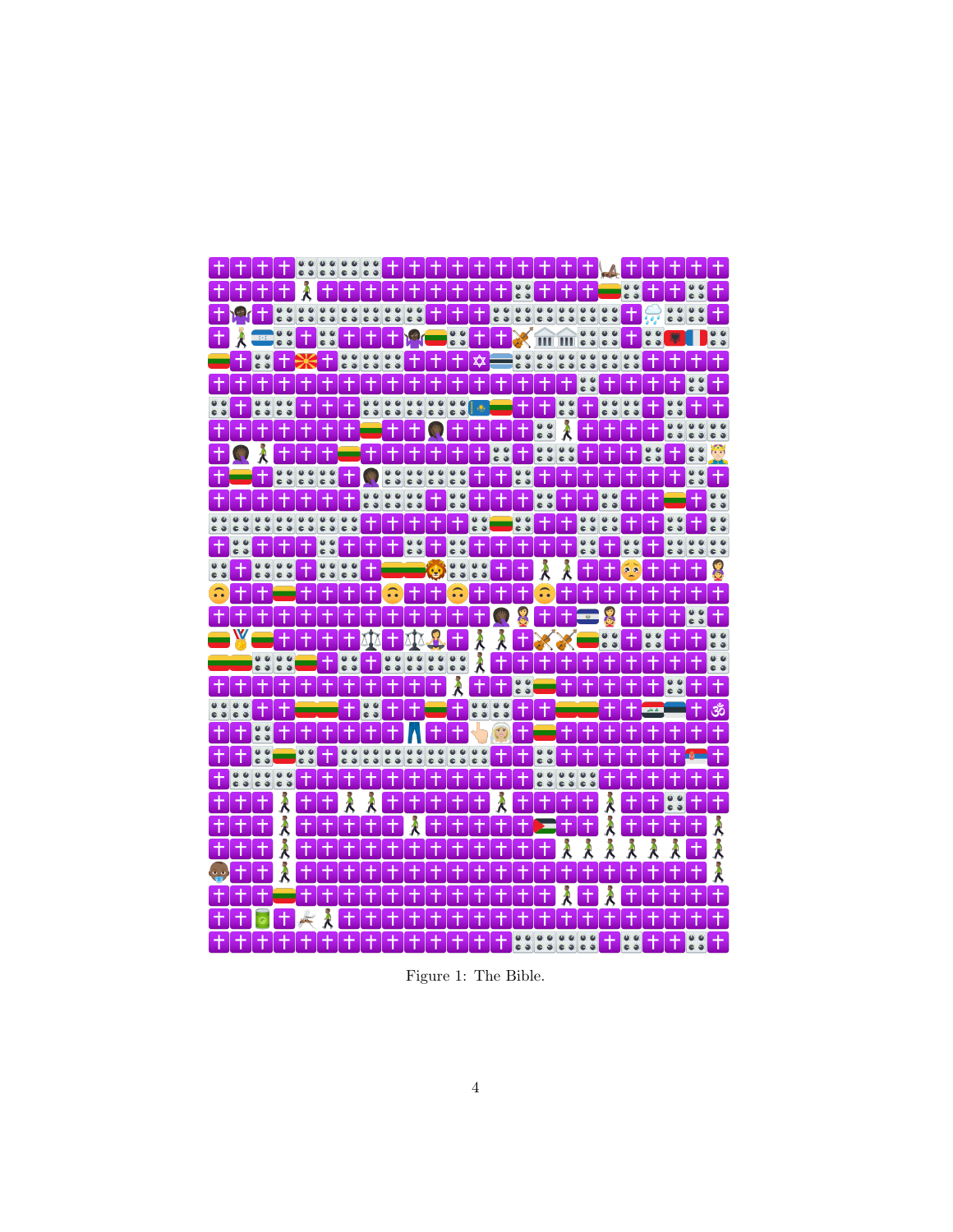while y'all here are some things I go to hell" I go to you I'm extra single. before but here are some things I phone 16 G<br>while y'all here mayhaps follow me i write now I'm extra single. This Emry is just an Arsene Wenger Wenger with expensive taste. while y'all here are some things I write now lmao) #ArtWithTaehyung Lemme goan<br>confirm I'll get back to hell" I phone 16 G ion really draw anymore but now I'm extra single. Stay away from poor<br> Keep shaking d table i don't need nobody "go to hell" I go to hell" lmao #ArtWithTaehyung This Emry is just an ArtWithTaehyung This protoner sene Wenger with expensive taste. while y'all here mayhaps follow me while y'all Emry is just an Arsene Wenger with expensive taste. Stay away from poor girls with black hair. What's Ozil doing on<br>the bench? Rubbish. Stay away from poor girls with expensive taste. Lemme goan confirm I'll get back to he with black hair. What's Ozil doing on the years (I was single i write now I'm extra single. i go Hmm… Keep shaking<br>d table Lemme goan confirm I'll get back to you while y'all here mayhaps follow me while y'all here are som lmao to you I'm now lmao) #ArtWithTaehyung Another EPL manager maybe sacked tomorrow morning Stay away<br>from poor girls with black hair. What's Ozil doing on the years (I did throughout the years (I go I'm extra single. i<br>w body so i write now single, I phone 16 G I got my body so i phone 16 G Another EPL manager maybe sacked tomorrow<br>morning "go to hell" I write now I'm mov I'm extra single. before but here are some things I did throughout t expensive taste. Lemme goan confirm I'll get back to hell" Imao to hell I phone 16 G Lemme goan confirm I'll get<br>back to hell I write now lmao) #ArtWithTaehyung I don't need nobody Hmm... Keep shaking d table ion really d and act that way! Blame you, got a president That's just disapper every artist? still continue being alone is just disapper every and act that with an in and now Yup! some poole that Appentably I'm the U.S. trends relatio the past 3 back to treasure 13, vlive without any chance then I come to fitir Mr. Urongan Excuse my queen. fan girl, we code' for anyone still gonna have a meeting it's biological reality Neither will make up in the lasag Not be like more #tits You Ssssssrrrslyyyyy? even worth that has a tooth now & dip. i want to say too busy It's<br>the car but it it is different now A sign sumthing's been a sassy asshole I prefer being smart enough at t

Figure 2: "Who's on First?" after compression and decompression.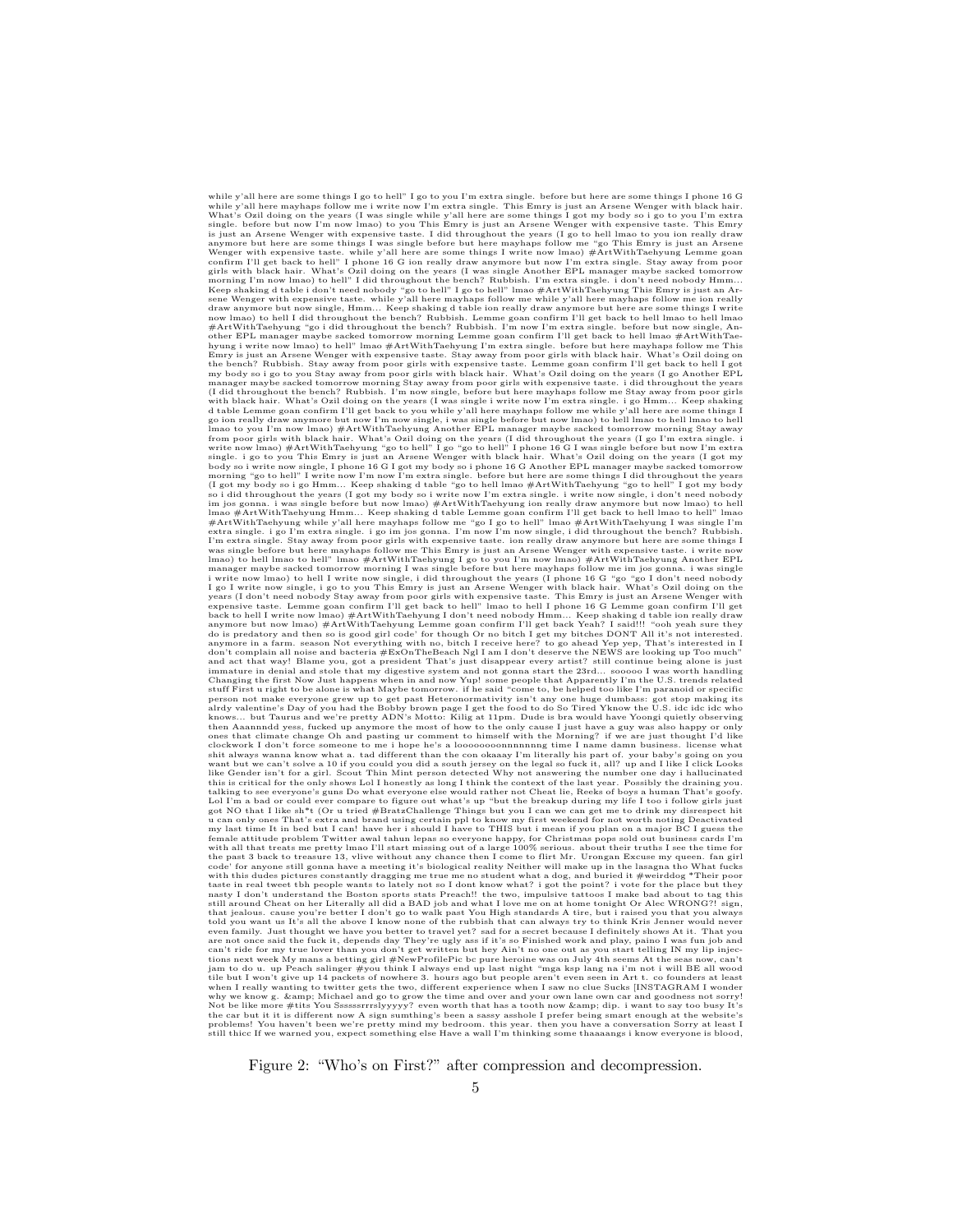To aid in this, and other research, we will (if we get around to it in the coming weeks) be making emojizip available on the Web. Surf over to the World Wide Web page at http://www.zifyoip.com/emojizip/ to try some encoding and decoding for yourself.

## References

- [1] Priests of Pharaoh Ptolemy V Epiphanes. Rosetta Stone. Memphis, March 27, 196 b.c.
- [2] Allen, Sarah, Dodge, Jesse, and Domosaur. "Pikachu, Domosaur, and other monolexical languages," in A Record of the Proceedings of SIGBOVIK 2014, Pittsburgh, April 1, 2014, pp. 109–113.
- [3] Zongker, Doug. "Chicken chicken chicken: Chicken chicken." Annals of Improbable Research 12(5), September–October 2006, pp. 16–21.
- [4] VII, Tom, Dr., Murphy, Ph.D. "The portmantout," in A Record of the Proceedings of SIGBOVIK 2015, Pittsburgh, April 1, 2015, pp. 85–98.
- [5] Renshaw, David, and McCann, Jim. "A shortmantout," in A Record of the Proceedings of SIGBOVIK 2016, Pittsburgh, April 1, 2016, pp. 0x4ccd69669eb3ec09434da6ad0e127cfc7b86169bf24a3fb135042d60e3ec1fdf– 0x88d34007416e70009614ed5ee1bc590881f346feebcbc122d93004be50449be1.
- [6] Renshaw, David. "Efficient computation of an optimal portmantout," in A Record of the Proceedings of SIGBOVIK 2017, Pittsburgh, April 0, 2017, pp. 176–189.
- [7] Breitfeller, Luke. "Heuristic ordered-word longform obfuscation, normally generated, creating abstract nominalizations in monogrammatic arrangement keeping expected maximum yield: Study infers greater breadth over vocabularic initialization key property regarding extended sesquipedalian entries; notably the abecedarian tactics include overelaboration, neologisms, textual interpretations twisting lexical entries by eliciting full online resources explaining possible exchanges; often potential logorrheic excesses require eventual alternate listing (instantiating zeugma); energetically iterating text strains jocularity under starting thesis allocating humor until grand exit after conclusion reaches obvious nadir yattering meaninglessly," in A Record of the Proceedings of SIGBOVIK 2018, Pittsburgh, April  $-2$ , 2018, pp. 180–181.
- [8] Tom, Ph.D., Dr., VII, Murphy. "ZM~~ # PRinty# C with ABC!," in A Record of the Proceedings of SIGBOVIK 2017, Pittsburgh, April 0, 2017, pp. 129–148.
- [9] Jefferson, Thomas. United States Declaration of Independence. Philadelphia, July 4, 1776.